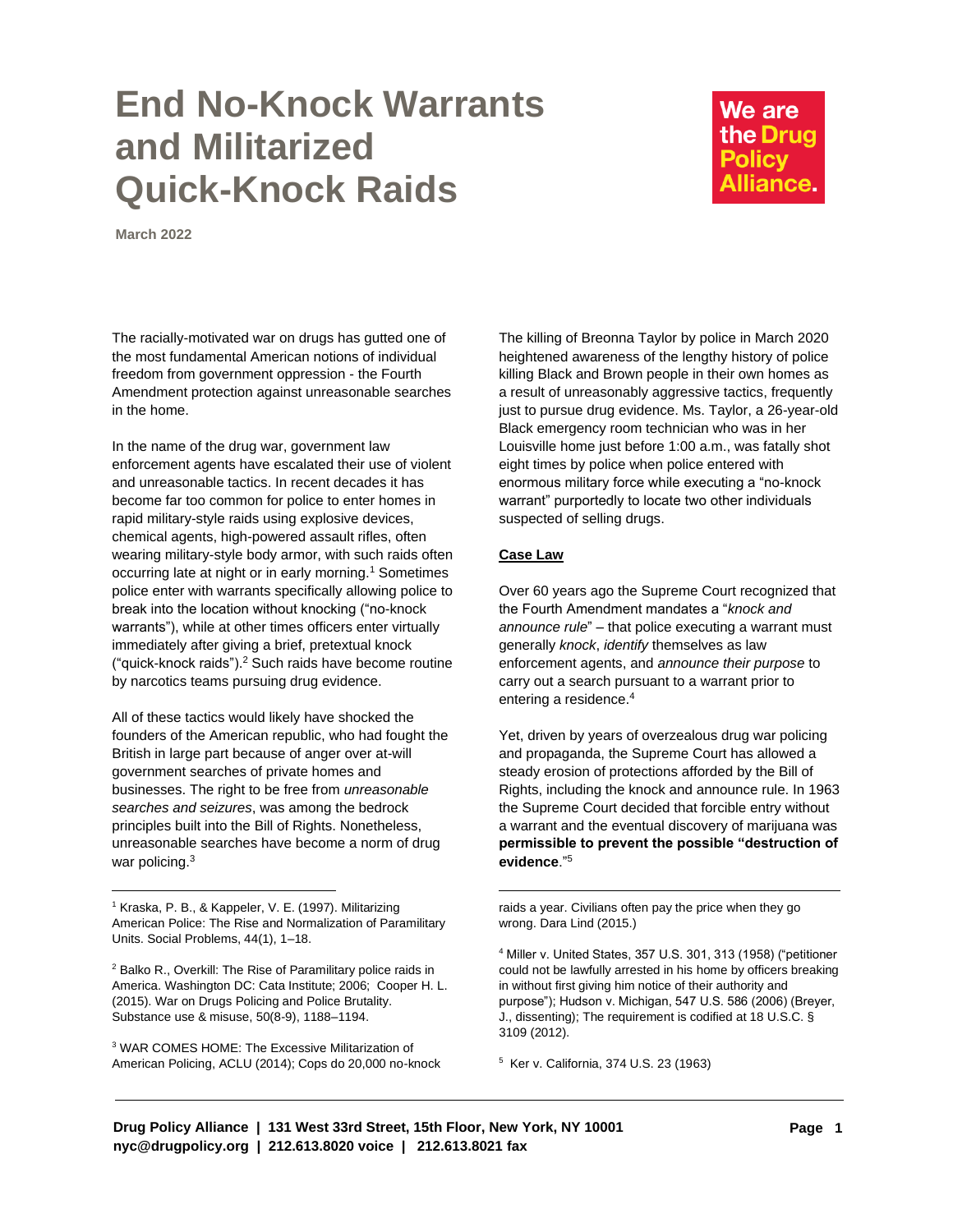In 1995, the Court, while acknowledging that the common-law principle of announcement is "embedded in Anglo-American law," unanimously made clear that the Fourth Amendment "*should not be read to mandate a rigid rule of announcement that ignores countervailing law enforcement interests*."<sup>6</sup> Two years later the Court unanimously agreed that the knock and announce rule can be sidestepped when police

> *have a reasonable suspicion that knocking and announcing their presence, under the particular circumstances, would be dangerous or futile, or that it would inhibit the effective investigation of the crime by, for example, allowing the destruction of evidence.* 7

In 2003, the Court held that police could **forcibly enter an apartment after knocking and waiting only 15 to 20 seconds after knocking**. In another unanimous decision, the Court agreed that "after 15 or 20 seconds without a response, police could fairly suspect that cocaine would be gone if they were reticent any longer."<sup>8</sup> Just a few years later a majority ruled that when a Court does find a knock and announce violation, **the illegal entry does not automatically require throwing out the evidence,** thus removing any deterrence effect for police and encouraging noknock raids.<sup>9</sup>

<sup>6</sup> Wilson v. Arkansas, 514 U.S. 927, 929 (1995) (holding in an opinion authored by Justice Thomas that the principle of announcement is an element of the reasonableness inquiry under the Fourth Amendment)

<sup>7</sup> Richards v. Wisconsin, 520 U.S. 385, 394 (1997) (Although the Court rejected a blanket rule that would have allowed noknock entries in all felony drug investigations, it effectively rendered the knock and announce rule meaningless by allowing no-knock entry anytime officers suspected destruction of evidence)

<sup>8</sup> United States v. Banks,540 U.S. 31 (2003) (The opinion, authored by Justice Souter, emphasizes the potential for destruction of evidence as justification for the quick forcible entry: "what matters is the opportunity to get rid of cocaine, which a prudent dealer will keep near a commode or kitchen sink. The significant circumstances include the arrival of the police during the day, when anyone inside would probably have been up and around, and the sufficiency of 15 to 20 seconds for getting to the bathroom or the kitchen to start flushing cocaine")

<sup>9</sup> Hudson v. Michigan, 547 U.S. 586 (2006)

The Supreme Court's reticence to establish clear limits or government consequences for home invasions by police has rendered the knock and announce rule virtually meaningless, particularly for people of color. Overly aggressive drug raids are commonplace,<sup>10</sup> too often lead to injuries or death to civilians and police,<sup>11</sup> and rarely result in accountability for police misconduct and mistakes.<sup>12</sup>

## **State Laws**

Most states allow some form of entry without knocking and announcing, particularly when "exigent circumstances" arise purportedly creating concerns for officer safety or the potential destruction of evidence inside the location. However, many states have explicitly authorized courts to issue "no-knock" warrants in state statutes, granting authority in advance for officers to enter without announcing the presence. Only a select few states prohibit such a practice. The state of Oregon's statutes explicitly require an officer serving a search warrant to "give appropriate notice of the identity, authority and purpose of the officer to the person to be searched"<sup>13</sup>, effectively prohibiting no-knock warrants. Florida's Supreme Court found the issuance of such warrants unlawful in 1994 in the absence of an explicit statute.<sup>14</sup>

Since 2020, Tennessee<sup>15</sup> and Virginia<sup>16</sup> have prohibited no-knock warrants, while Maryland<sup>17</sup> and

<sup>11</sup> Door-Busting Drug Raids Leave a Trail of Blood, Kevin Sack, New York Times (March 18, 2017)

<sup>12</sup> See Drug Raids, The Marshall Project: <https://www.themarshallproject.org/records/1824-drug-raids>

<sup>13</sup> Oregon Rev. Stat. § 133.575 (2020).

<sup>14</sup> State v. Bamber, 630 So. 2d 1048 (Florida 1994); Fla. Stat. § 933.09

<sup>15</sup> Tennessee S.B. 1380, Pub. Ch. 489 (Enacted May 21, 2021)

<sup>16</sup> Virginia House Bill 5099 (Chaptered Oct. 28, 2020)

<sup>17</sup> Maryland Senate Bill 178 (Enacted, April 9, 2021)

<sup>&</sup>lt;sup>10</sup> "The war on drugs gave rise to 'no-knock' warrants. Breonna Taylor's death could end them". PBS NewsHour (June 12, 2020)